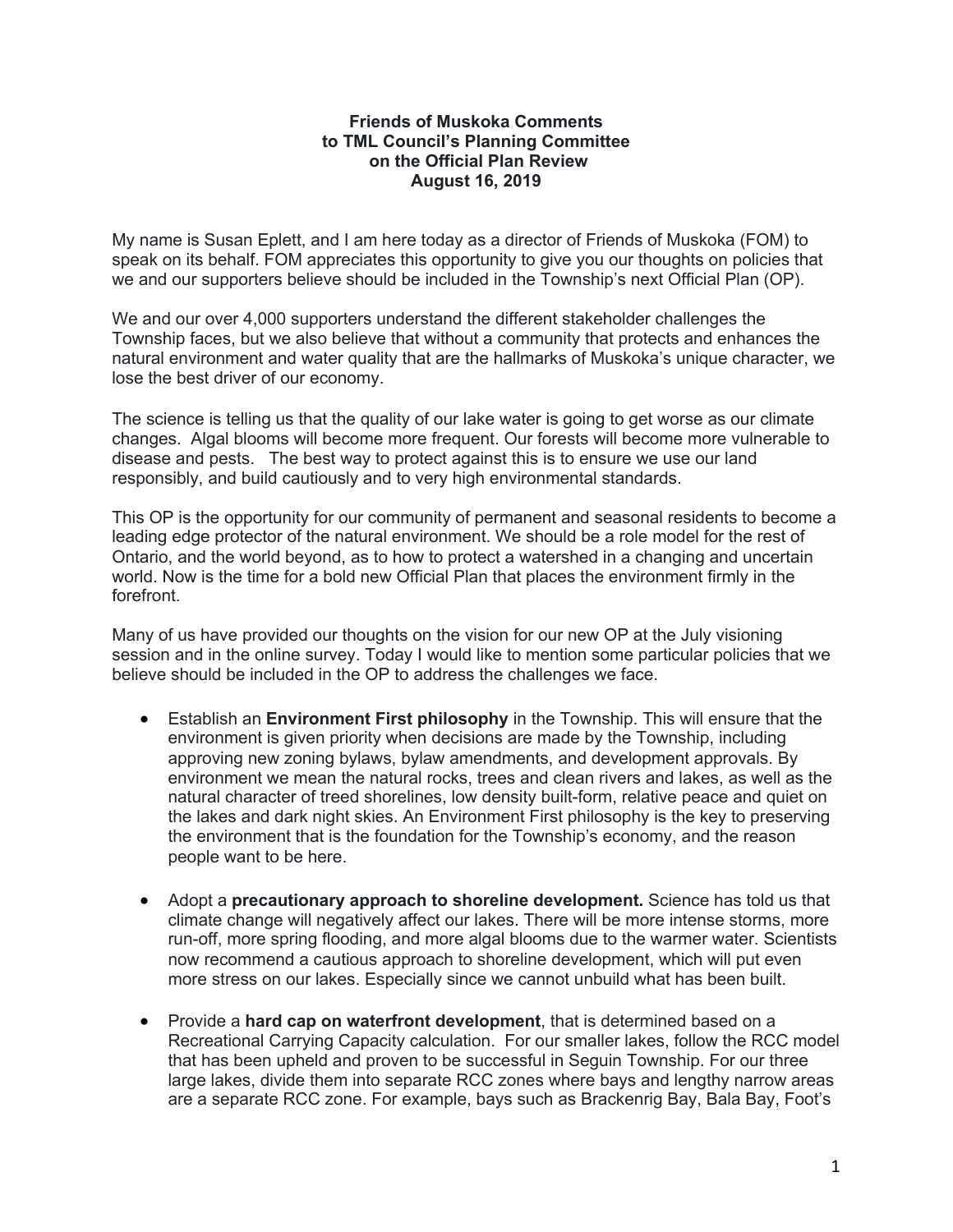Bay, and Wallace Bay, and narrow stretches such as the Little Joe River would each be a separate RCC zone. For open areas of water, include only a certain area of water off the waterfront for the RCC calculation; for example the first 300 feet of water.

- **Prohibit condominium ownership of resort commercial units for properties that are not on municipal water and sewage service**. Doing so will protect our lakes from potential septic system issues under multiple ownership. This will also prevent the creation of high density residential development on properties zoned as commercial, as we have been seeing at Villas of Muskoka, Touchstone and Legacy. Not doing so, will invariably put all other TML commercially zoned properties at risk of becoming residential subdivisions.
- **Provide clear definitions and criteria for residential use versus commercial use.** This will save the Township, developers and the public the time and cost of disputing whether or not a development on a commercially zoned property is in fact commercial or residential.
- **Require commercial resorts to provide onsite staff housing,** so responsibility for staff stays with the resort and not in other areas of the community.
- **Use mandatory words for environmental protections,** such as "shall" and "will" not words such as 'should' that allow protections to be avoided, or that make enforcement difficult.
- **Impose penalties on property owners who fail to comply with an order of the Ministry of the Environment, Conservation and Parks (MOECP)**. Make them meaningful, escalating penalties since our environment and even the public's health is at risk. Where an MOECP order is issued to a commercial resort for an inadequate or faulty private septic system, deny applications for the resort to develop additional units, so resorts have a meaningful incentive to maintain an adequate septic system.
- **Support and encourage businesses to locate in our urban areas off the waterfront** – Port Carling and Bala – so our permanent residents are able to have year round employment. This includes offering appropriate tax incentives and taking advantage of provincial and federal funding programs.
- **Strengthen the controls on development on the waterfront** in order to help protect our environment and preserve the "View from the Canoe" which is so important to our natural character. This includes:
	- o Increase the buffer of native vegetation along the shoreline and make them mandatory, to protect our lakes from stormwater runoff. Require adequate shoreline vegetation as a condition to obtaining a building permit.
	- o Prohibit fertilizers being used within 66 feet (20 metres) of the shoreline, to protect our lakes from fertilizer runoff.
	- o Include all surfaces that prevent stormwater retention in lot coverage calculation, including sloped lawns, tennis courts, hard surface paths and decks, in addition to buildings.